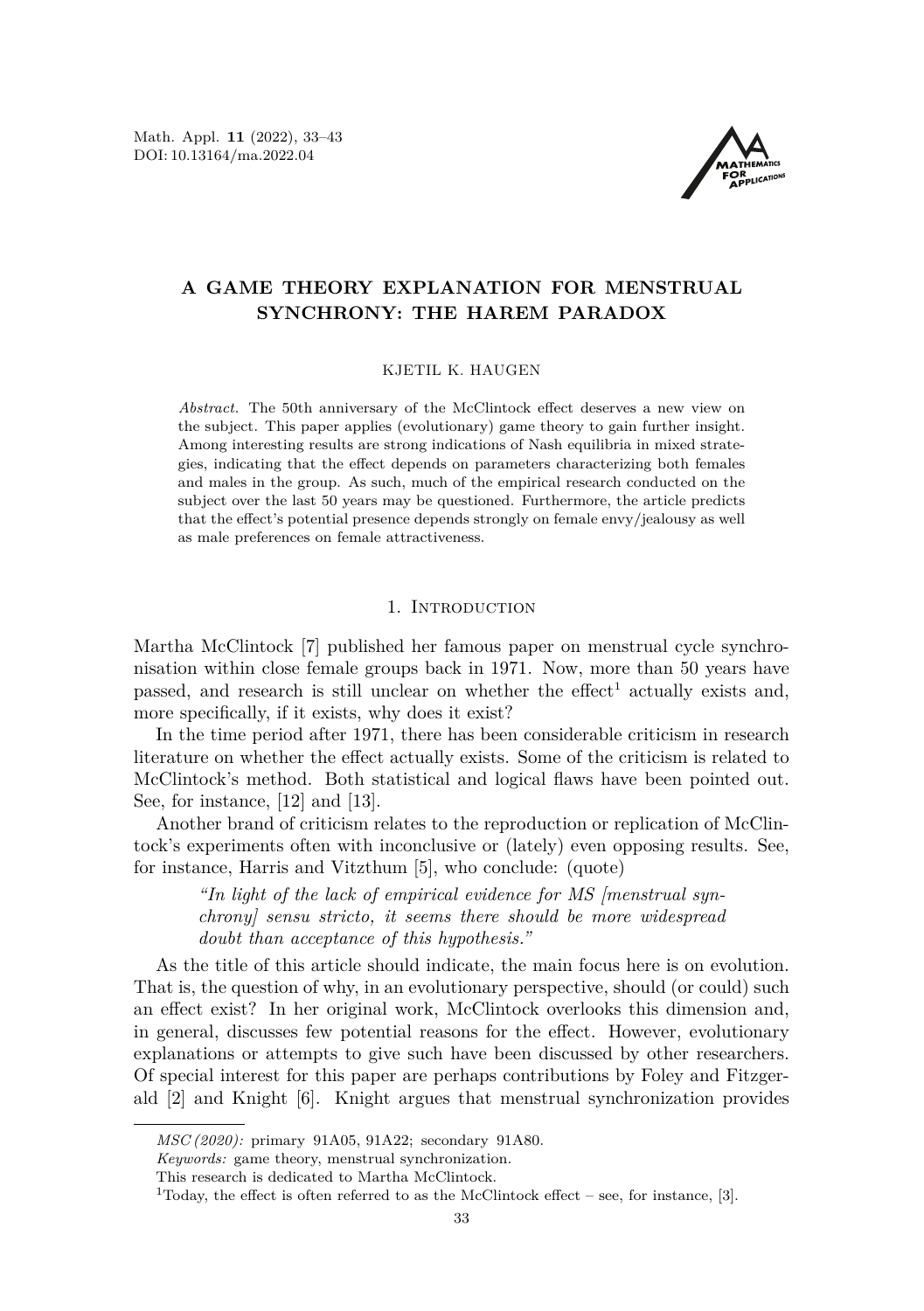## 34 K. K. HAUGEN

opportunities for the males, for instance for hunting or other resource acquisition, instead of guarding females. If all females are inactive in breeding at the same time, this opens up for male group activity. Foley and Fitzgerald disagree, and argue that menstrual synchronization increases competition among females for male company. In fact, they establish a simulation model to prove their point, concluding that menstrual synchronization (under almost any parameter assumptions) is not an evolutionary stable strategy. That is, it will not maximise offspring.

Applying game theory to explain evolutionary processes (evolutionary game theory[2](#page-1-0) ) has grown in popularity in latter years. The concept, introduced by Maynard Smith and Price [\[10\]](#page-10-8) and [\[11\]](#page-10-9), is based on the (logical) assumption that intelligence is not necessary to play games. Existence of strategies is enough. As long as you know what to do, it is (of course) unnecessary to know why you do it to actively participate in game play. Normally, understanding why you do something is helpful in successful game play, but if nobody understands why they do things, a fair play situation seems reasonable to assume. Given this recognition, game theory can be applied in games without rational players, for instance, in Biology. The case at hand is somewhat special. Females are intelligent, but menstrual synchronization is, at least in this area, assumed not to be under female intelligent control. Presumably, evolution has selected this ability without females controlling it or being aware of it.

As opposed to other research in this area<sup>[3](#page-1-1)</sup>, this article suggests some actual game theory modelling with the purpose of gaining further insight into female menstrual synchronization. The game models are (consciously) simplified, with the aim of identifying how various reasonable parameters may drive the existence or non-existence of menstrual synchronization.

In Section [2,](#page-1-2) some necessary notation is defined. In Subsections [2.1,](#page-2-0) [2.2](#page-3-0) and [2.3,](#page-5-0) three different game models, with extending complexity, are established and analysed. The results indicate that envy/jealousy as well as male sexual preferences (perhaps not very surprising) play a vital role in the potential existence of menstrual synchrony. Section [3](#page-7-0) concludes, while 2 appendices, introduced to ease the reader experience, complete the article.

## 2. Some simple game models

<span id="page-1-2"></span>In consecutive subsections, a game model is developed. The model starts out as simple as possible, and develops gradually to a final model. Some definitions of notation are necessary:

The *players* of an imperfect information two-player simultaneous game are:

 $\mathcal{F}_A$ : An attractive female belonging to some group of two.

 $\mathcal{F}_U$ : A less attractive (unattractive) female belonging to the same group.

The meaning of the term attraction here is straightforward. If the (present) male is given the choice of accompanying either  $\mathcal{F}_A$  or  $\mathcal{F}_U$ , he will always choose  $\mathcal{F}_A$ .

Each player in the game can choose from the following *action set*:

<span id="page-1-0"></span> ${}^{2}$ A nice introduction to the topic can be found in [\[4\]](#page-10-10).

<span id="page-1-1"></span><sup>3</sup>To the best of this authors knowledge.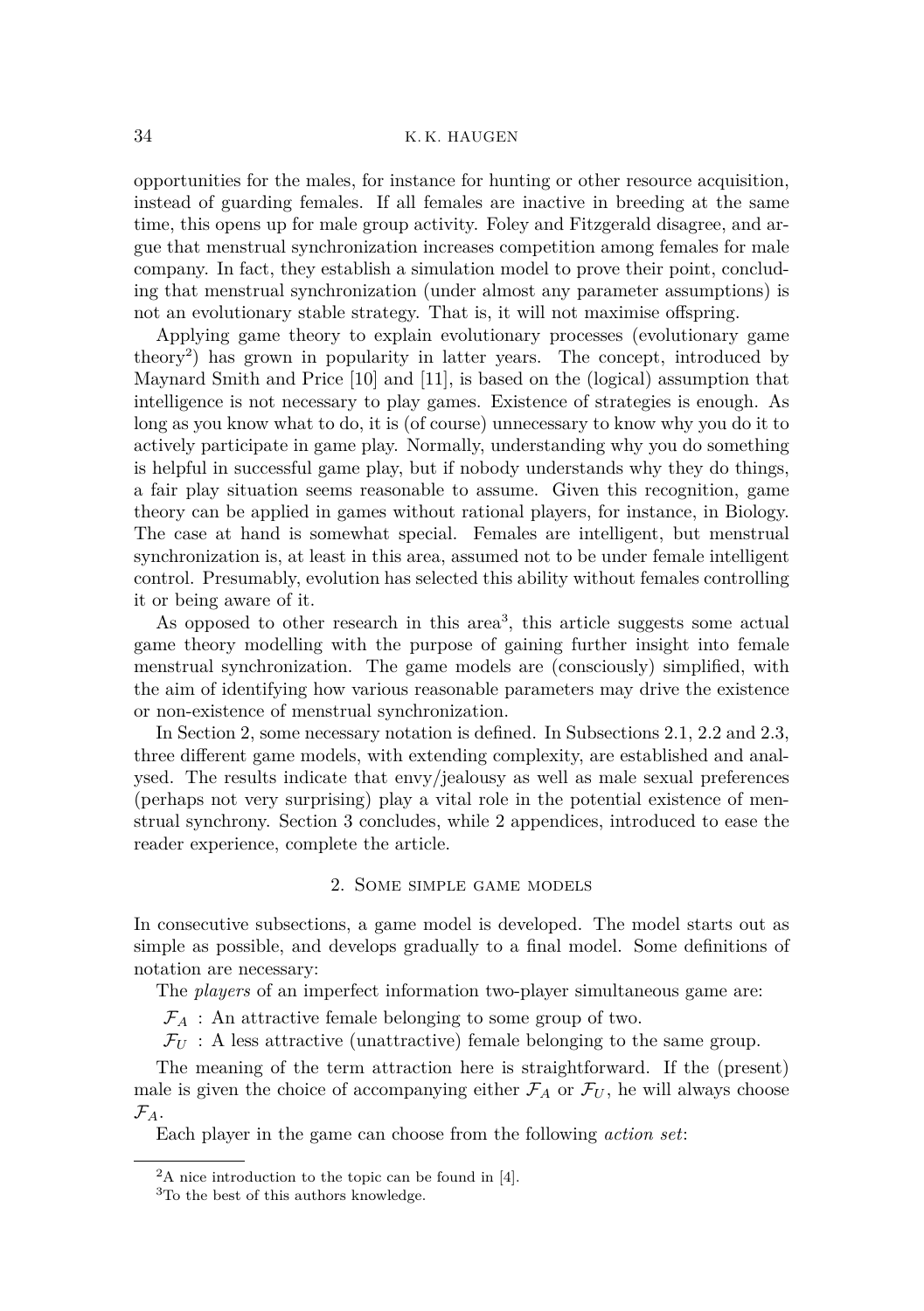- *T*1: Some time period in a month containing the time period of a menstrual cycle.
- *T*2: The remaining part of the month, also contaning a menstrual cycle.

That is, we assume that both females  $\mathcal{F}_A$  and  $\mathcal{F}_U$  have been given the (unusual) gift of deciding the timing of the menstrual cycle. For simplistic reasons, but without loss of generality, it is assumed that 2 discrete possible choices are given, early  $(T_1)$  or late  $(T_2)$  in a month.

Related to various *Pay-off* outcomes the following notation is also needed:

- *V* : The "value" of male company.
- $\epsilon$ : Positive, not necessarily small number.
- $p$ :  $P(\mathcal{F}_A$  is more attractive than  $\mathcal{F}_U$ ).

The value of male company, *V,* is a necessity to be able to perform some sensible mathematical analysis in these games. In practice, such a value is perhaps hard to establish.  $p$  is added at a later stage in order to handle possible male uncertainty regarding female attractiveness. The  $\epsilon$  is simply a parameter used to adjust Payoffs in the game formulations.

## <span id="page-2-0"></span>**2.1. The simplest possible game model**

Now, in order to apply game theory, it is necessary to assume that the females  $(\mathcal{F}_A, \mathcal{F}_U)$  are able to choose the time period of their menstrual cycle. Today, with birth control pills, this is easy to do. However, it was not easy (impossible) in older days and, from an evolutionary perspective, it seems safe to assume this to be an impossible option. The underlying point here (model wise) is that "the invisible hand of evolution" performs the choice; the female is just an instrument observing when her period takes place.

At this point, it may be sensible to look at a special group of females, the Harem. It makes the arguments easier to follow. Hence, we assume that a group (of two) females are joining each other in a harem with the purpose of maximising their offspring. Such an objective is of course in itself questionable, but it seems reasonable from an evolutionary perspective. The females, now present in the Harem, can increase their chances of offspring by maximal contact with the sheik over the month. That is, the more time they are able to entertain the sheik, the higher their probability of offspring success will be. Furthermore, we assume that the Sheik will not entertain a female within her menstrual cycle. To simplify, we have defined only two possible time periods for choice of menstrual cycle  $(T_1, T_2)$ . Now, each female can either choose an early timing of their menstrual cycle (*T*1) or a late one  $(T_2)$ . Finally, we assume that this information is available to both females, and that they make their choice simultaneously. That is, each month the females choose, unobserved by each other, either  $T_1$  or  $T_2$ . Given these choices, 4 possible outcomes can take place:  $\{T_1, T_1\}$ ,  $\{T_1, T_2\}$ ,  $\{T_2, T_1\}$  or  $\{T_2, T_2\}$ .

Given the above assumptions, both females will receive sheik company, and hence the value *V*, if their choices turn out to be  $\{T_1, T_2\}$  or  $\{T_2, T_1\}$  (Separation). If, however, their choices coordinate,  ${T_1, T_1}$  or  ${T_2, T_2}$ , only the attractive female will get male company and hence the value *V*. This of course holds given an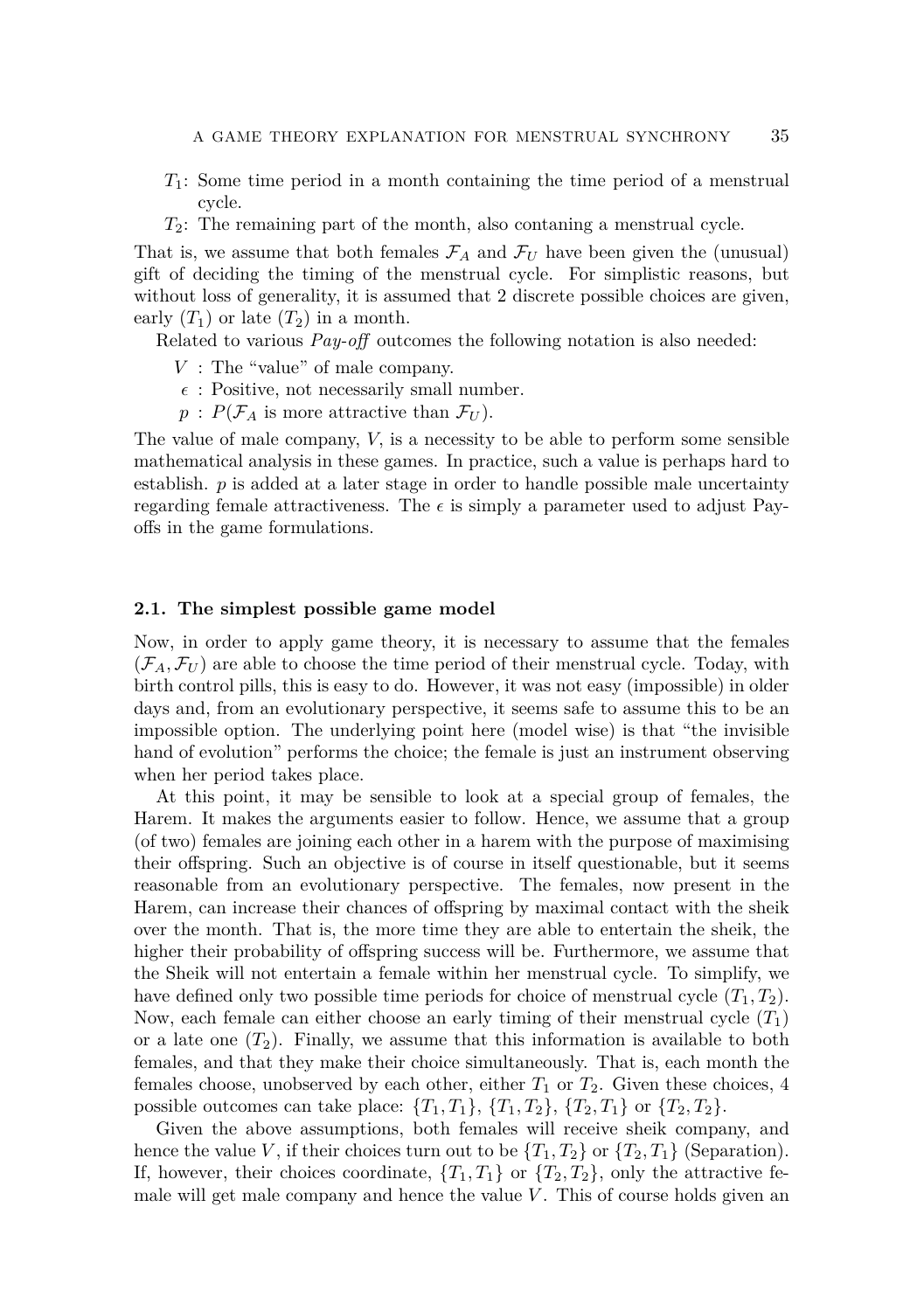assumption that the male (sheik) chooses the most attractive company when he makes a choice between  $\mathcal{F}_A$  and  $\mathcal{F}_U$ .

These arguments lead to the game formulation (a) in Figure [1.](#page-3-1)

<span id="page-3-1"></span>

**Figure 1.** The maximally simplified game model

As can be observed on the right, (b) in Figure [1,](#page-3-1) this game contains three NEs – two in pure strategies and one in mixed strategies<sup>[4](#page-3-2)</sup>. What characterizes these equilibria is that of separation. That is, both players choose the alternative strategy of her competitor. The fact that the base model produces this kind of equilibria is interesting, as it directly opposes the McClintock effect. McClintock proposed the opposite situation (equilibrium). A situation where females coordinate their menstrual cycles when joining groups such as a harem.

Furthermore, these equilibria seem sensible from an evolutionary perspective. They would maximise offspring, as both, instead of one female, spend time with the sheik.

## <span id="page-3-0"></span>**2.2. Envy between females**

In this subsection, some more flavour is added to the model in Subsection [2.1.](#page-2-0) In a harem situation, or in any competitive group-situation involving a majority of females and a minority of males, envy and jealousy<sup>[5](#page-3-3)</sup> in-between majority-group members is plausible. According to [\[1\]](#page-10-11), jealousy is a basic emotion. As such, its importance in competitive situations cannot be underestimated. The fact that humans perform murder with jealousy as a motive indicates strong emotions.

<span id="page-3-3"></span><span id="page-3-2"></span><sup>&</sup>lt;sup>4</sup>This game is often named a "chicken game" in game theory – see, for instance,  $[8]$ 

<sup>&</sup>lt;sup>5</sup>In Psychology, envy and jealousy are distinctly different concepts [\[1\]](#page-10-11). In this setting, it is unnecessary to introduce this difference, so the terms are used as similar.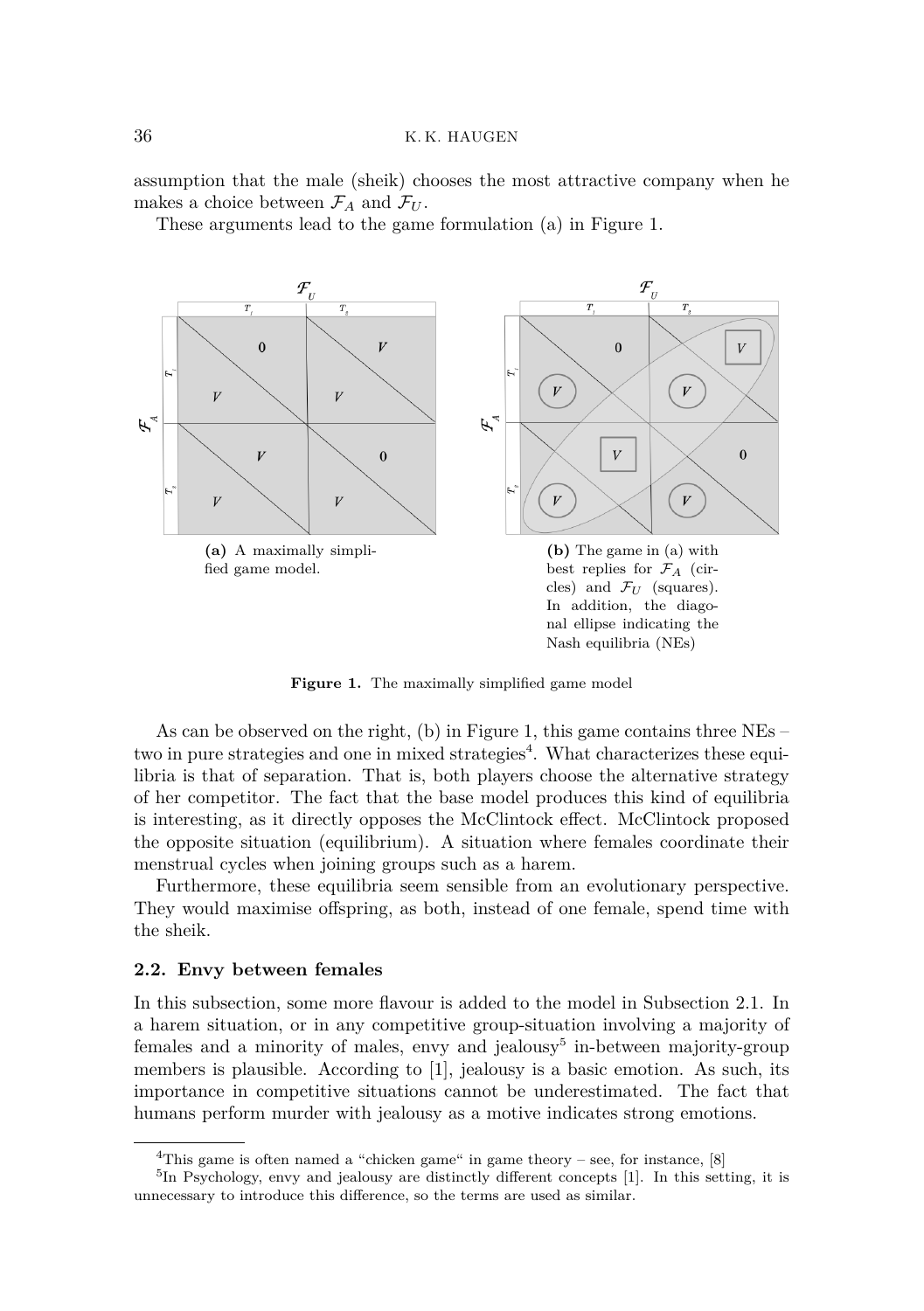An easy way to introduce envy or jealousy into our model would be  $-$  in its absolutely simplest form – to add some extra value (say  $\epsilon > 0$ ) to the female ( $\mathcal{F}_A$ ) winning the competition of sheik-time. This happens when both choose the same strategy and is easily recognised on the left, (a) in Figure [2.](#page-4-0)

<span id="page-4-0"></span>

Figure 2. The game model with envy

As the best replies on the right, (b) in Figure [2,](#page-4-0) indicate, the NEs from Figure [1](#page-3-1) change character radically. Now, the three-equilibrium situation in Figure [1](#page-3-1) changes to a single unique NE in mixed strategies. So, after only this light, and highly reasonable model extension, the possibility of coordinated equilibria emerges. That is, the McClintock effect shows up as a NE or a solution to the game. As a consequence, it may be interesting to calculate this NE. The actual calculations are left for appendix [A.](#page-8-0) However, the result is somewhat interesting. It turns out that the solution is:

<span id="page-4-1"></span>
$$
\{r^*, s^*\} = \left\{\frac{1}{2}, \frac{1}{2}\right\}.\tag{2.1}
$$

The first interesting thing to note here, is that the NE in equation  $(2.1)$  is independent of the game parameters,  $V$  and  $\epsilon$ . It may feel intuitive to expect that after introducing jealousy, the tendency for the NEs to shift may depend on the degree of jealousy – the value of  $\epsilon$ . However, as the mixing probabilities in  $(2.1)$ are constant numbers, this is not the case. That is, it is the presence of jealousy as such that introduces the change in NEs, not the degree of jealousy.

Furthermore, and that is the main point here: given the unique mixed strategy NE in [\(2.1\)](#page-4-1), the "Chicken" game from the previous subsection changes structure significantly. The "Chicken" game produced NEs with separation, the opposite of the McClintock effect, while now – at least with a certain probability, McClintock effect-type NEs are game solutions. In fact, it is extremely easy to predict the probability of occurrence of the McClintock effect. The NE in [2.1](#page-4-1) means that both  $\mathcal{F}_A$  and  $\mathcal{F}_U$  choose  $T_1$  and  $T_2$  with equal probability of  $\frac{1}{2}$ . Consequently, the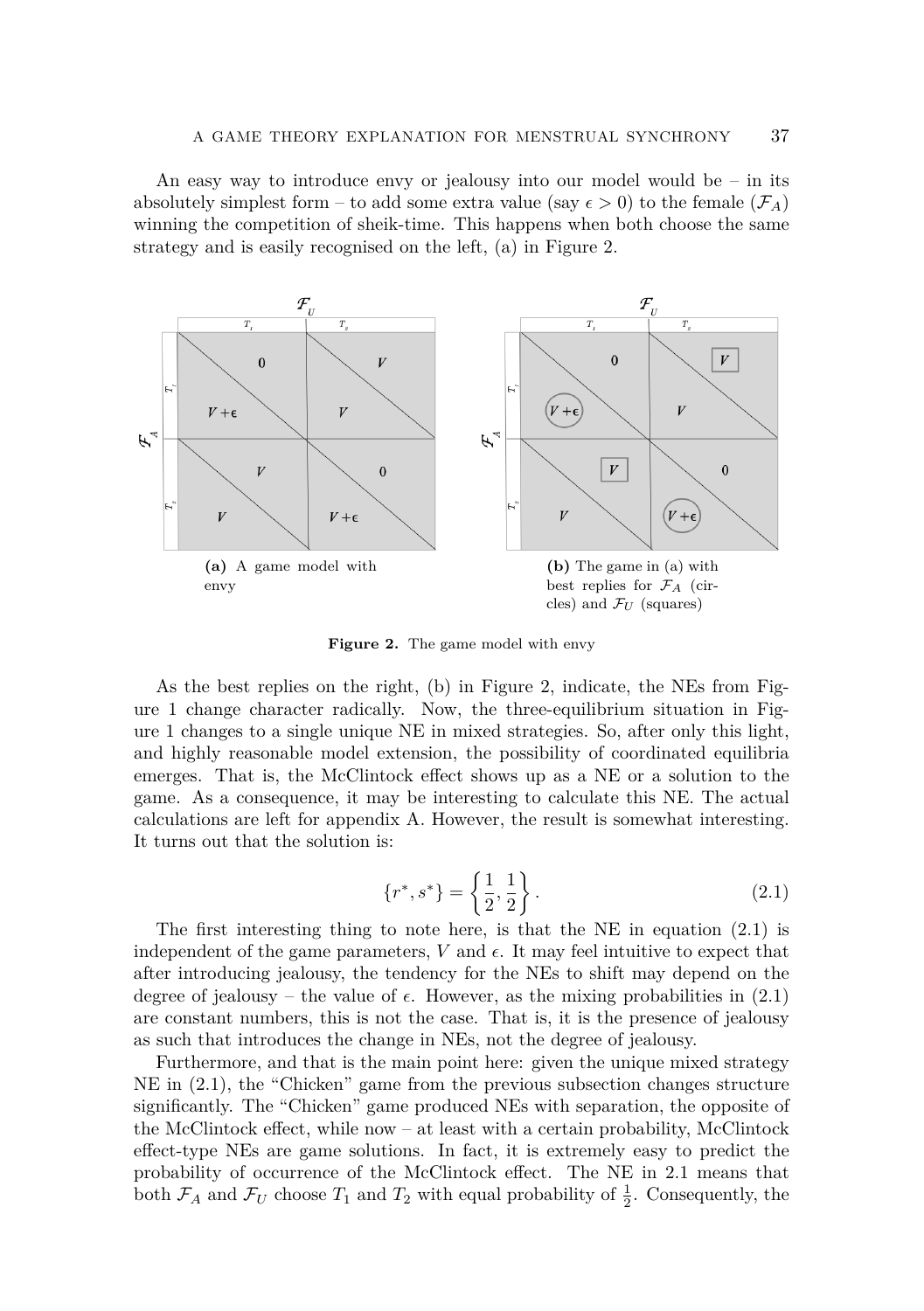## 38 K. K. HAUGEN

probability of a realization of either  $\{T_1, T_1\}$  or  $\{T_2, T_2\}$  must be  $\frac{1}{2} \cdot \frac{1}{2} + \frac{1}{2} \cdot \frac{1}{2} =$  $\frac{1}{2}$ . Hence, in 50 % of the cases, the coordination or, in this case, synchronized menstrual periods will occur. It may of course be tempting to use this type of result as an explanation for the somewhat unclear empirical results discussed in Section [1,](#page-0-1) but this may be overstepping. A more thorough discussion of these aspects is left for Section [3.](#page-7-0) Note also that even if the McClintock effect is predicted in 50  $\%$  of the cases, it is not predicted in the remaining 50  $\%$ . Hence, a slight re-modelling is performed in Subsection [2.3,](#page-5-0) giving some stronger predictions.

#### <span id="page-5-0"></span>**2.3. Male preference uncertainty**

In the final game model, the possibility of male preference uncertainty is introduced. It seems reasonable to accept that a male may be uncertain about what female – among the harem inhabitants – to choose for company. After all, if the sheik always wanted the company of the most attractive female, why did he intro-duce other females into the Harem in the first place<sup>[6](#page-5-1)</sup>? This is modelled through the probability  $p$ , introduced in Section [2.](#page-1-2) This probability is assumed exogenous to the game model and is common knowledge among the players<sup>[7](#page-5-2)</sup>. It defines the probability that  $\mathcal{F}_A \succ \mathcal{F}_U$ . Consequently, as the indifference option is assumed practically non-existing,  $1-p = P(\mathcal{F}_U \succ \mathcal{F}_A)$ . Furthermore, it is reasonable to assume that  $p > \frac{1}{2}$ , in order to secure that the male still chooses  $\mathcal{F}_A$  in the majority of cases.

<span id="page-5-3"></span>

Figure 3. The game model with envy and male preference uncertainty

Now, by extending the previous player objectives from  $\max[V]$  (simple greed) to max  $E[V]$  (expected greed), expected values for the two players can be straightforwardly calculated, and the results are shown in Figure [3](#page-5-3) on the left, (a).

<span id="page-5-1"></span><sup>6</sup>Underlying all game theory is of course the assumption of rationality.

<span id="page-5-2"></span><sup>7</sup>Both females know about *p*'s existence and its value.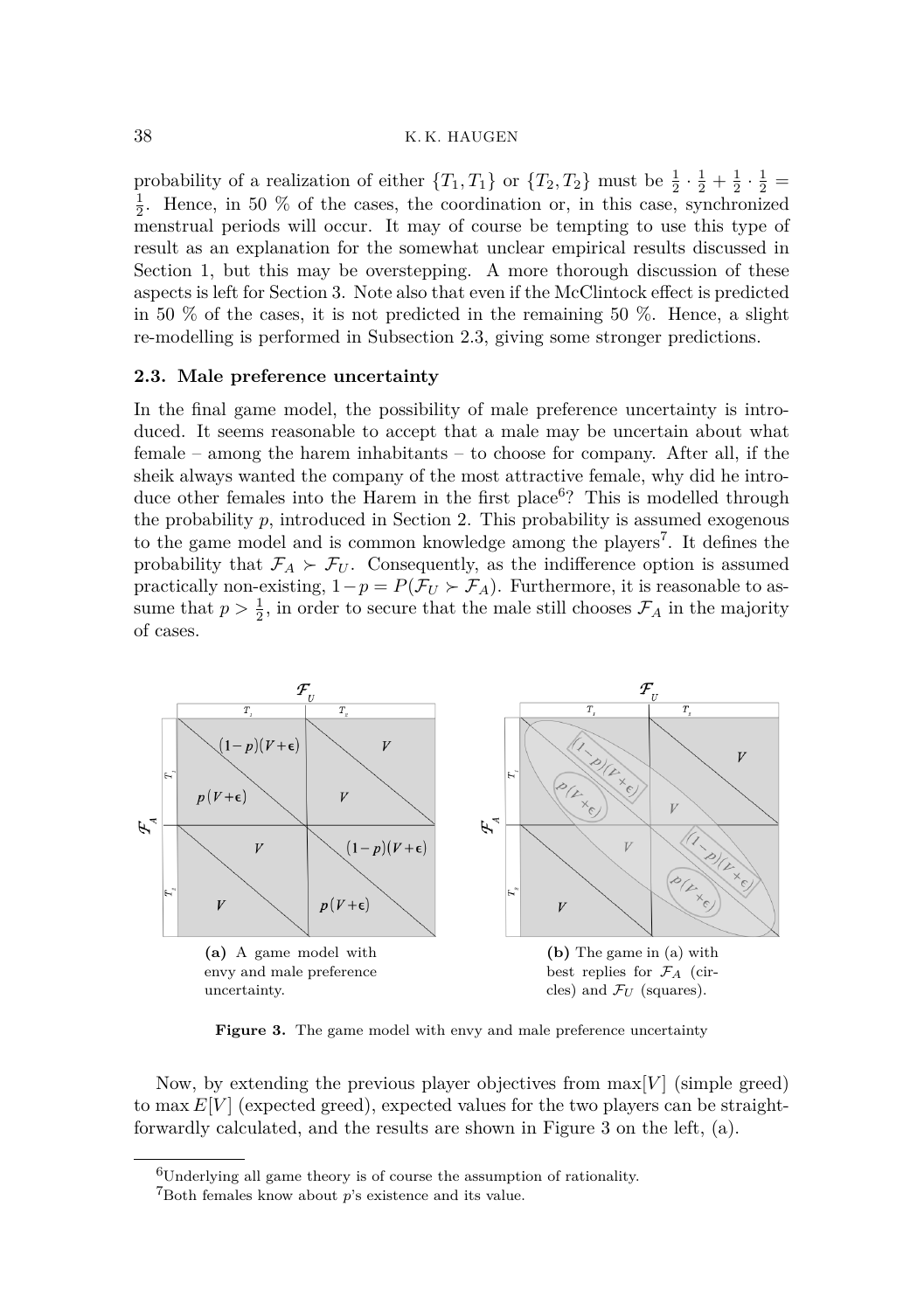Furthermore, it is easy to realize that to secure the situation<sup>[8](#page-6-0)</sup> shown in Figure [3](#page-5-3) on the right (b), the following two inequalities must be satisfied:

<span id="page-6-1"></span>
$$
p(V + \epsilon) > V \tag{2.2}
$$

and

<span id="page-6-2"></span>
$$
(1 - p)(V + \epsilon) > V. \tag{2.3}
$$

Some simple algebraic manipulations of inequalities [\(2.2\)](#page-6-1) and [\(2.3\)](#page-6-2) lead to:

$$
p(V+\epsilon) > V \Rightarrow pV + p\epsilon > V \Rightarrow p\epsilon > V - pV \Rightarrow \epsilon > V \frac{1-p}{p},
$$
  
(1-p)(V+\epsilon) > V \Rightarrow V - pV + \epsilon - p\epsilon > V \Rightarrow \epsilon > V \frac{p}{1-p}.

Now, as  $\epsilon$  must be bigger than both  $V\frac{1-p}{p}$  and  $V\frac{p}{1-p}$  to secure that both [\(2.2\)](#page-6-1) and  $(2.3)$  are satisfied, the following can – by simple logic – be concluded:

<span id="page-6-4"></span>
$$
\epsilon > V \cdot \max\left\{\frac{1-p}{p}, \frac{p}{1-p}\right\}.
$$
\n(2.4)

Furthermore, it is extremely easy to prove the following<sup>[9](#page-6-3)</sup>:

**Proposition 1.** *If*  $p \in \left\langle \frac{1}{2}, 1 \right\rangle$ , *then*  $\frac{p}{1-p} > \frac{1-p}{p}$ .

Then, inequality [\(2.4\)](#page-6-4) can be simplified to:

<span id="page-6-5"></span>
$$
\epsilon > V \bigg\langle \frac{p}{1-p} \bigg\rangle. \tag{2.5}
$$

Hence, if inequality [\(2.5\)](#page-6-5) is satisfied, the NEs on the right provide the game solution. That is, the players choose the same strategy. Of course, we do not know which strategies they choose. The simple fact that the game contains three equilibria indicates this. However, the coordination structure of the "Stag-Hunt" game provides the necessary information. Rational females with the ability to choose menstrual timing end up synchronizing, even if such a solution is directly opposed to their individual preferences of maximising potential offspring.

In the previous situation in Subsection [2.2,](#page-3-0) the equilibrium conditions did not involve the parameter values. In this case, it is different, as the degree of jealousy/envy ( $\epsilon$ ) must reach a certain level. As the minimal value of  $\frac{p}{1-p}$  is 1 – given  $p > \frac{1}{2}$  – we see that  $\epsilon$ , at least, must be bigger than<sup>[10](#page-6-6)</sup> *V*. That is, this value must be somewhat considerable in order to achieve the given solution. This author, possibly alongside most other potential authors, has limited knowledge about such values, but most human beings have experience with such feelings, and their strength. I think we can all agree that casual empirics does not dispute potentially very large "values" related to envy or jealousy.

<span id="page-6-0"></span><sup>&</sup>lt;sup>8</sup>This situation, with two pure coordinating NEs  $\{T_1, T_1\}$  or  $\{T_2, T_2\}$ , and a third in mixed strategies is often referred to as a "Stag-Hunt" game. Refer, for instance, to [\[9\]](#page-10-13) for a thorough discussion of these games. Note also that the "Stag-Hunt" game corresponds nicely with the McClintock effect, and may be considered the "opposite" of the "Chicken" game.

<span id="page-6-3"></span><sup>&</sup>lt;sup>9</sup>The actual proof is left for appendix [B.](#page-9-0) Note also that it seems reasonable to rule out the  $p = 1$  option ( $\langle \frac{1}{2}, 1 \rangle$ ) as it returns the previous game of Subsection [2.2.](#page-3-0)

<span id="page-6-6"></span><sup>&</sup>lt;sup>10</sup>Furthermore,  $\frac{p}{1-p}$  → ∞ when  $p \to 1$ .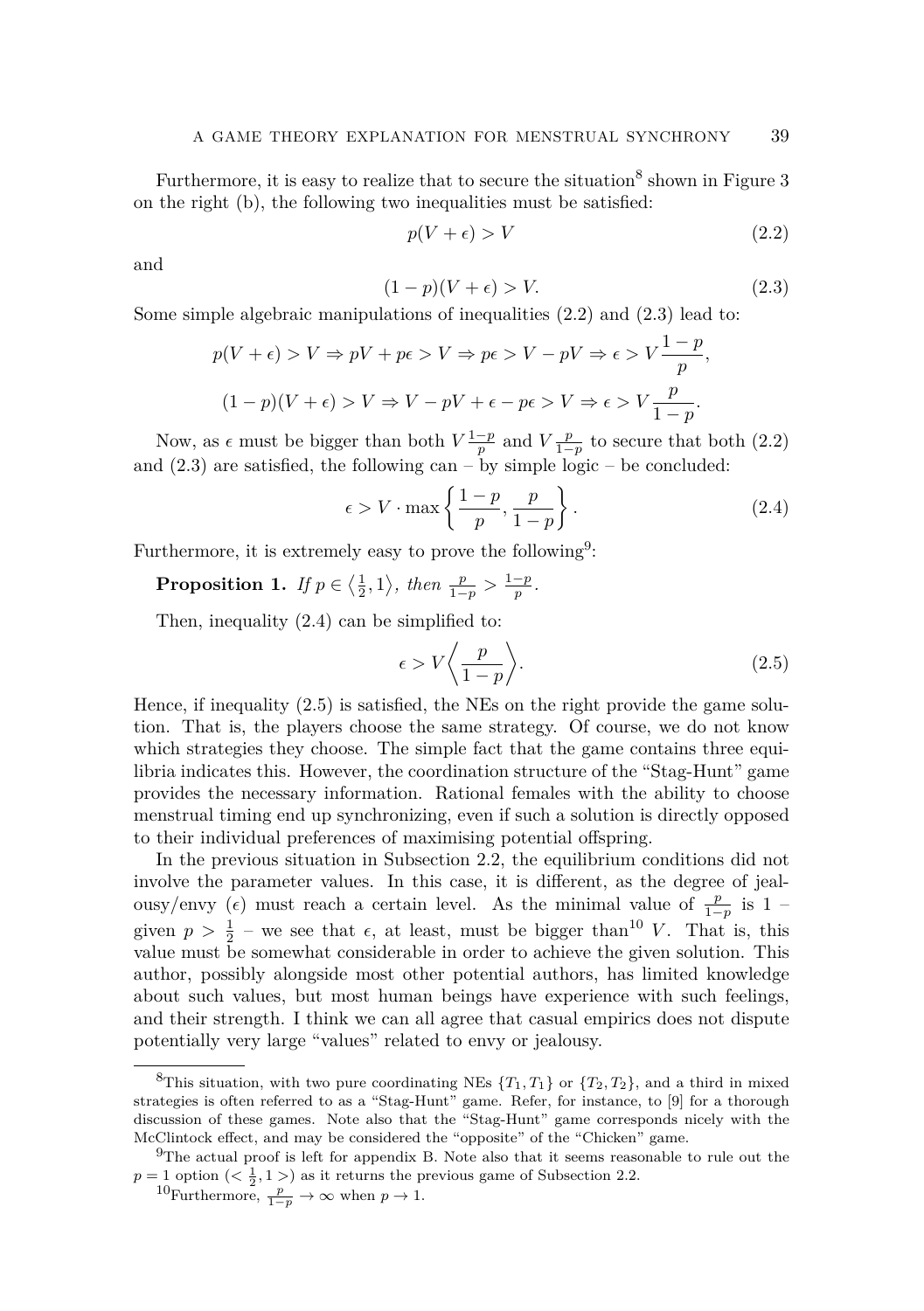## <span id="page-7-0"></span>40 K. K. HAUGEN

#### 3. Discussion, conclusions and critique

In the previous sections, simplified games were established an analysed. All the games provide different answers (NEs) to the presence of the McClintock effect. In general, given belief in gradually more realistic models, a reasonable conclusion would be to state the presence of this effect. Or at least – conditional presence. As all the models contain mixed strategy NEs, all the models predict the (conditional) presence of the McClintock effect. Still, the development through the models, moving from a typical "Chicken game" through a game with a unique mixed strategy NE to a "Stag-Hunt" NE, indicates that, given an assumption of the models gradually moving towards greater real world realism, the McClintock effect seems more and more probable.

Much of the research following up McClintock's paper focuses on whether the McClintock effect exists or not. One interesting result of the games discussed above is that this might not be an either/or answer, but perhaps more of a both/and answer. As all the three models presented above provide mixed strategy NEs, the possibility of a realized separation (no McClintock effect) or coordination (Mc-Clintock effect) is real. From this perspective, the hunt for the truth related to the existence or non-existence may not be the right question to address. Perhaps a more correct question would be: Under what model assumptions would such an effect be present?

Most researchers involved in applying game theory would probably agree to a statement like: Game theory may provide all kinds of answers, especially (perhaps) those that the author wants. Or perhaps better; game theory applications are critically dependent on the assumptions underlying the model. This is most certainly true<sup>[11](#page-7-1)</sup>.

The question then drops down to the realism in the model parameters used here. Basically, apart from simple greed, envy or jealousy and male preference uncertainty on female attractiveness are the only model mechanisms introduced. Many may feel that human beings in general and females in particular are complex and the triplet greed, envy (on the female side) and preference uncertainty (on the male side) may provide a sparse description of humans. Still, others may perhaps agree that, given the setting here, these dimensions may be the most relevant to investigate.

Potential objections related to the choice of model structure, a one shot imperfect information game versus more players, repetition, incomplete and/or asymmetric information etc. are, as in the most applied game theory, evident and clearly relevant. Still, most relevant game modelling often has a tendency to grasp some fundamental points of the problem even if the game models may seem oversimplified. The fact that this is not meant to be a game played by humans but rather by evolution itself may of course also provide arguments for keeping things simple.

It would be wrong to conclude that this article provides decisive answers to why grouped females may produce menstrual synchrony. Still, it explains the

<span id="page-7-1"></span> $11$ This applies of course to all kinds of mathematical modelling and is nothing special in game theory.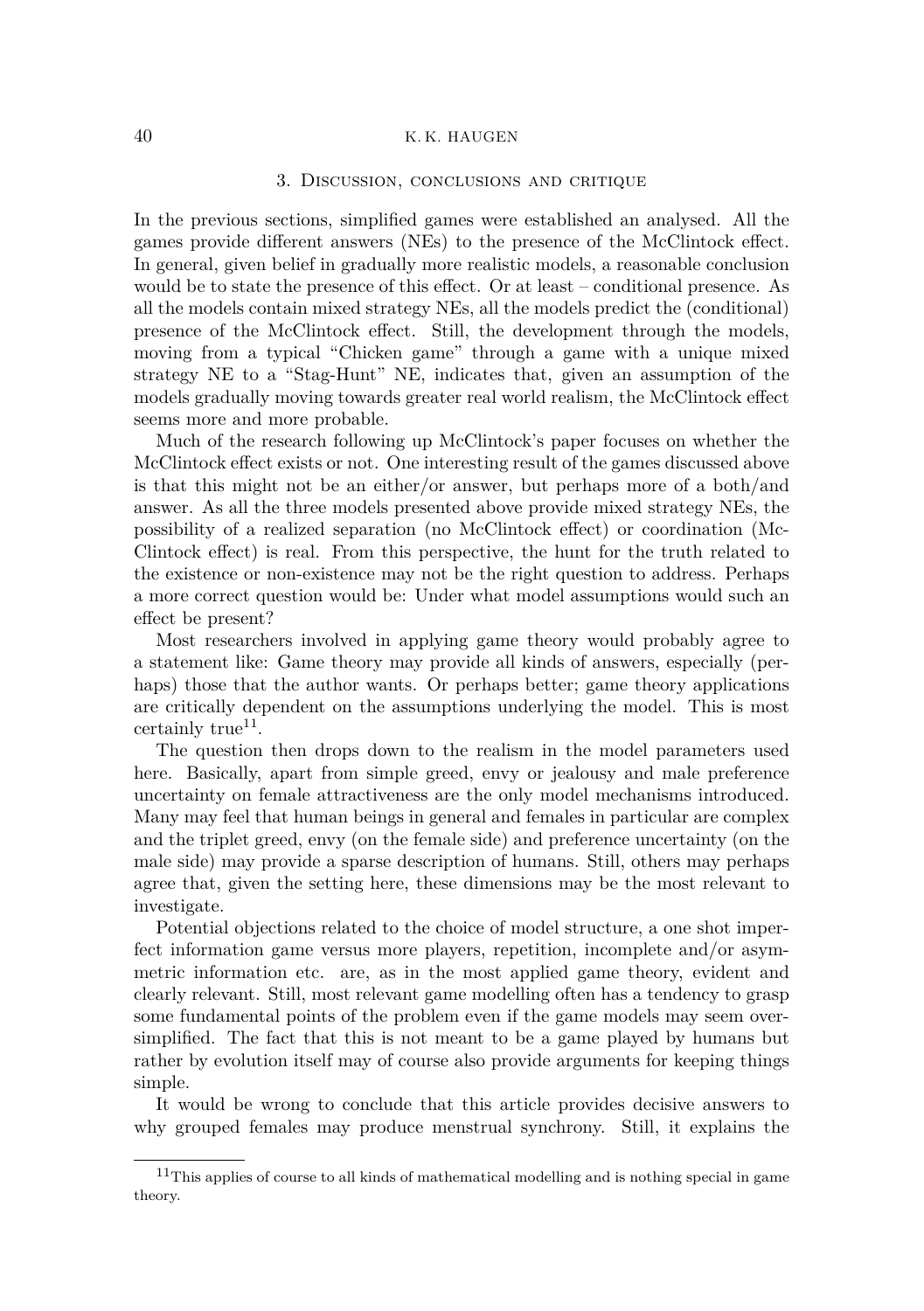effect as a potential outcome in several theoretical game constructs. Furthermore, it provides answers to why some researchers (empirically) may find it and others may not. In any case, it provides a different perspective to the problem, and sometimes different perspectives provide added insight.

<span id="page-8-0"></span>Appendix A. The calculation of the mixed NE in Subsection [2.2](#page-3-0)



**Figure 4.** The envy/jealousy game with mixed strategy probabilities *r* and *s*

The standard procedure to find mixed strategy NEs involves calculating expected pay-off-functions,  $\Pi_A^{\mathcal{F}}(r,s)$  and  $\Pi_U^{\mathcal{F}}(r,s)$  for each player, based on the mixing probability distributions –  $[r, 1 - r]$  and  $[s, 1 - s]$  as follows:

$$
\Pi_A^{\mathcal{F}}(r,s) = rs(V+\epsilon) + r(1-s)V + s(1-r)V + (1-s)(1-r)(V+\epsilon)
$$

and

$$
\Pi_U^{\mathcal{F}}(r,s) = r(1-s)V + (1-r)sV,
$$

which, after a minimal amount of algebra, can be expressed as:

$$
\Pi_A^{\mathcal{F}}(r,s) = r(1-2s)V + sV
$$

and

$$
\Pi_U^{\mathcal{F}}(r,s) = s(2r-1)\epsilon + V + \epsilon(1-r).
$$

To progress, we need to find the best reply functions by solving  $\max_{r} \prod_{A}^{\mathcal{F}}(r, s)$ and  $\max_s \prod_U^{\mathcal{F}}(r,s)$ . These two optimization problems, which are actually parametric Linear Programs, may in general be slightly challenging to solve. In this case, however, with only two players and two strategies, they are easily solved as follows: First, we form partial derivatives of  $\Pi_A^{\mathcal{F}}(r,s)$  and  $\Pi_U^{\mathcal{F}}(r,s)$ , with respect to the players' decision variables, *r* and *s*, respectively. We get:

<span id="page-8-1"></span>
$$
\frac{\partial \Pi_A^{\mathcal{F}}(r,s)}{\partial r} = (1 - 2s)V \quad \text{and} \quad \frac{\partial \Pi_U^{\mathcal{F}}(r,s)}{\partial s} = (2r - 1)\epsilon. \tag{A.1}
$$

As can be seen from both the expressions in [\(A.1\)](#page-8-1), the lack of the *r* variable in  $\frac{\partial \Pi^{\mathcal{F}}_A(r,s)}{\partial r}$  and similarly the lack of *s* in  $\frac{\partial \Pi^{\mathcal{F}}_U(r,s)}{\partial s}$  confirms the linear programming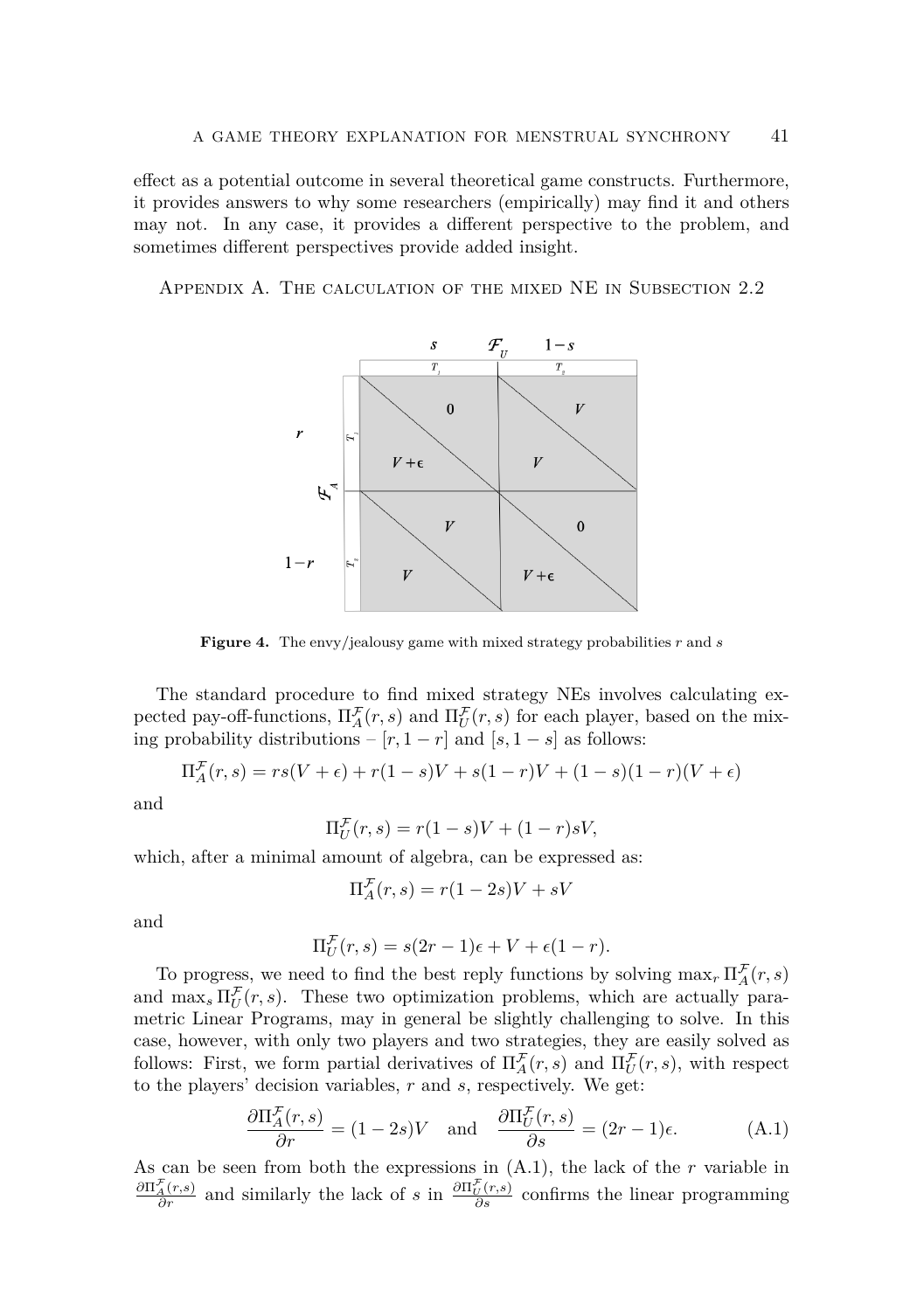situation. Hence, no inner optima exist, and we should expect piecewise constant best reply functions. The argument follows:

The key to the solution is the sign of the partial derivatives. Examining the leftmost part of [\(A.1\)](#page-8-1), the expression  $(1 - 2s)V$ , we observe that if  $s = \frac{1}{2}$ , the partial derivative is zero. Hence, the optimal *r* solving  $\max_r \prod_A^{\mathcal{F}}(r, s)$  must be the whole interval –  $r^* = [0, 1]$ . Furthermore, if  $s > \frac{1}{2}$ ,  $(1 - 2s)V < 0$  and the best possibility for  $\mathcal{F}_A$  is of course to minimize *r*, which yields  $r^* = 0$ . Finally, if  $s > \frac{1}{2}$ , the partial derivative is positive and *r* should be maximized –  $r^* = 1$ . Summing up, the best reply function for player  $\mathcal{F}_A$  (naming it  $r^*(s)$ ) is:

$$
r^*(s) = \begin{cases} 1 & \text{if } s < \frac{1}{2}, \\ [0,1] & \text{if } s = \frac{1}{2}, \\ 0 & \text{if } s > \frac{1}{2}. \end{cases}
$$

A perfectly analogous argument leads to the best reply function,  $s^*(r)$ , for player  $\mathcal{F}_U$ :

$$
s^*(r) = \begin{cases} 0 & \text{if } s < \frac{1}{2}, \\ [0,1] & \text{if } s = \frac{1}{2}, \\ 1 & \text{if } s > \frac{1}{2}. \end{cases}
$$

<span id="page-9-1"></span>Now, if  $r^*(s)$  and  $s^*(r)$  are plotted in the same diagram, as in Figure [5,](#page-9-1) it is readily observed that the mixed strategy NE in equation [\(2.1\)](#page-4-1) is correct.



**Figure 5.** Best reply functions for the game in Subsection [2.2](#page-3-0)

Appendix B. Proof of Proposition 1

<span id="page-9-0"></span>*Proof.* Starting with the original inequality

$$
\frac{p}{1-p} > \frac{1-p}{p},
$$